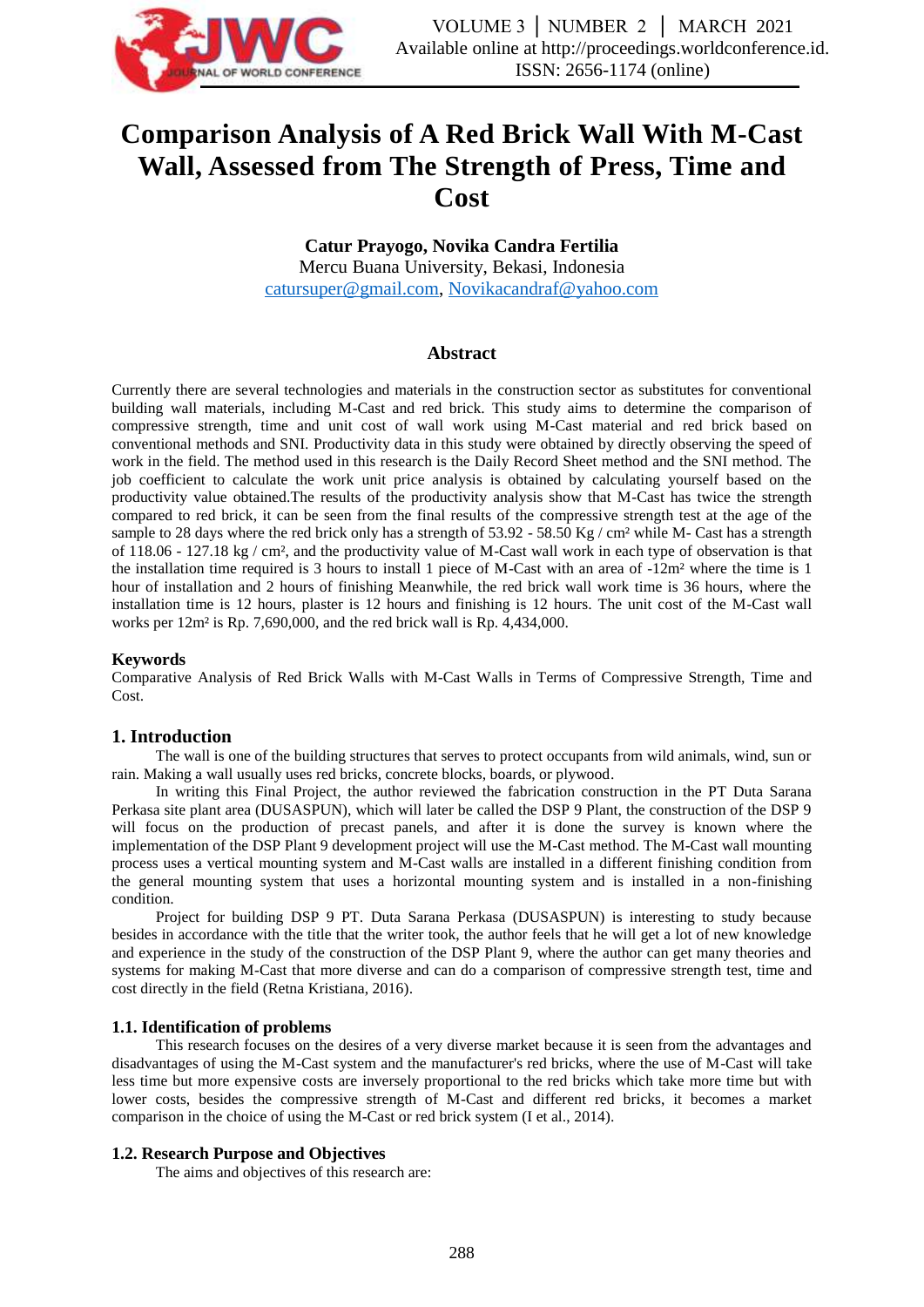

- 1. To find out the comparison of the compressive strength of the red brick wall press Karawang with the M-Cast wall method.
- 2. To find out the time needed to complete the installation of red brick wall press Karawang and M-Cast walls per 12 m².
- 3. To find out the costs required in completing the installation of Karawang red brick walls and M-Cast walls per 12 m².

## **2. Methodology**

This chapter will discuss the methods of collecting data from journals that support this research and consult with the supervisor to determine what type of methodology will be used in this scientific writing system, and the type of methodology that can represent the desired modeling.

The second stage of data collection is done by the method of field surveys and interviews with related workers. In addition, the authors also interviewed field workers to find out what constraints were experienced in the running process of the construction project.

The third stage of data collection will be continued by surveying respondents directly involved in the construction project.

## **2.1. Work steps for making samples**

#### **2.1.1. Red brick**

Red brick sample composition

To determine the composition of the mortar in this study using a 2: 1 volume ratio using a 200 ml measuring cup.

- 1. Prepare 1 kg of mortar.
- 2. Prepare 500 ml of water.
- 3. Mix evenly the mortar mixture in the container using a mixer.
- 4. Mortar is ready to be printed.

#### Print a red brick sample

After the mortar mixture is ready, the next step is to print the mortar with red brick measuring  $160 \times 80 \times$ 40 mm.

- 1. Prepare the mortar stir
- 2. Cover the red brick that has been prepared with the mortar mixture, repeat until the sample height is 20 cm, the same as the M-Cast sample that the author made.
- 3. Let stand for 1 x 24 hours until the sample dries.When the mortar has dried, give a date (according to the date of manufacture).

Soaking the red brick sample

- 1. Put all the test items into the soaking tub.
- 2. At this stage the test specimen is treated (curing), by immersion in water. Wait until the age of the test object matches the test, (the age of the test being tested is 7 days, 14 days and 28 days).

#### **2.1.2 M-Cast**

M-Cast sample composition

To determine the composition of the mortar in this study using a 2: 1 volume ratio using a 200 ml measuring cup.

- 1. Prepare 2 kg of mortar.
- 2. Prepare 1000 ml of water.
- 3. Mix evenly the mortar mixture in the container using a mixer.
- 4. Mortar is ready to be printed.

#### Print M-Cast samples

After the mortar mixture is ready, the next step is to print the mortar with M-cast measuring 200 x 200 x 120 mm.

- 1. Prepare the mortar stir
- 2. Cover the M-cast with the mortar mortar, 30 mm thick.
- 3. Let stand for 1 x 2 hours until the sample dries.
- 4. After drying, refill it with the RM-160 acian, with a thickness of 5 mm.
- 5. Let stand for 1 x 24 hours until the sample dries.
- 6. When dry, give a date (according to the date of manufacture).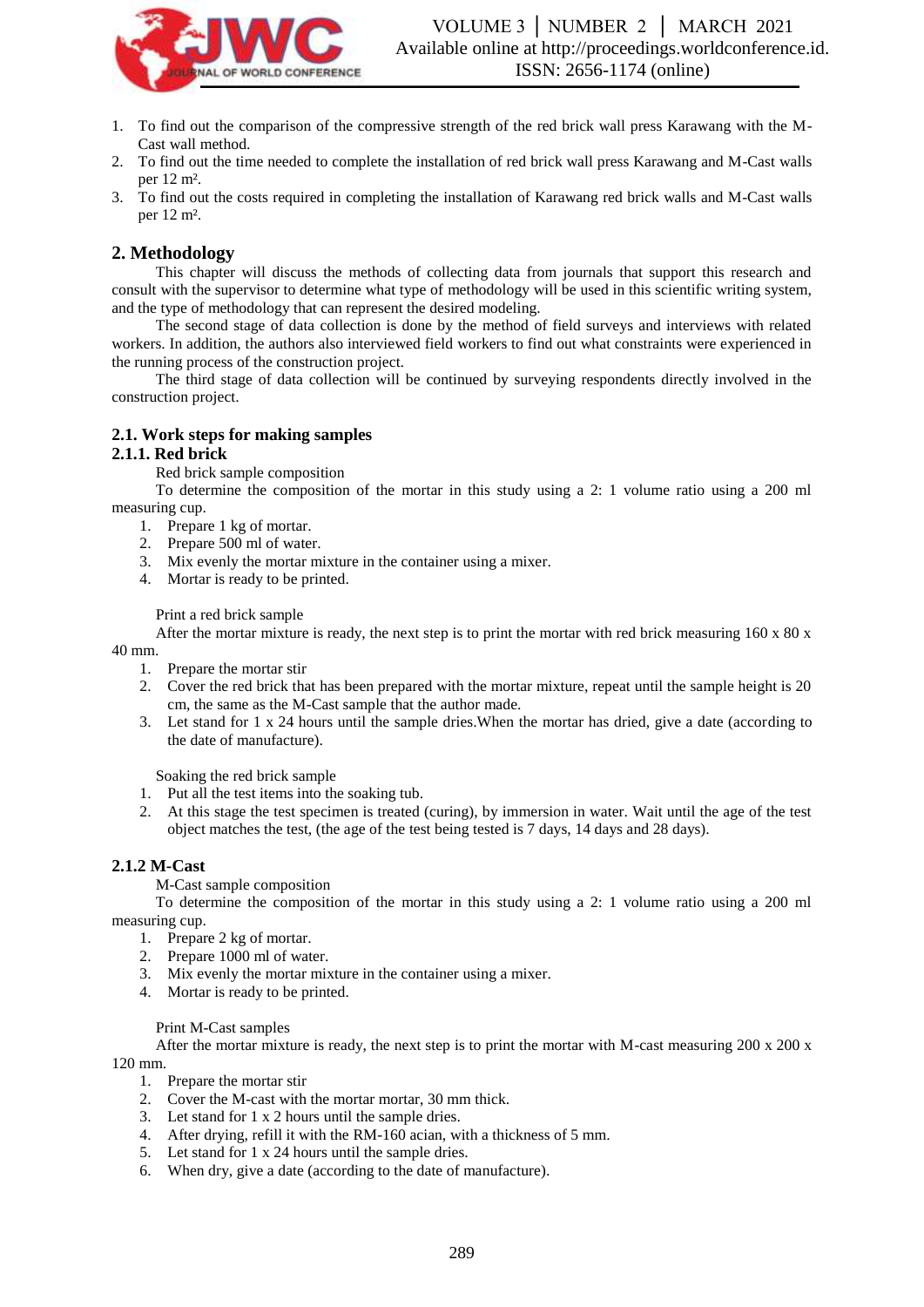

VOLUME 3 │ NUMBER 2 │ MARCH 2021 Available online at http://proceedings.worldconference.id. ISSN: 2656-1174 (online)

M-Cast sample drying process At this stage the test specimen is left standing until the test specimen is in accordance with the test.

#### **2.2. Compressive Strength Testing 2.2.1. Red Brick**

Compressive strength testing on red bricks is done by means of the red bricks coated with mortar on both sides as the red bricks are attached to the wall. There is one type of brick that will be tested for its compressive strength, namely the red brick produced by the Karawang press factory. The dimensions of the red brick are 160 x 80 x 40mm. To get the value of the compressive strength of the red brick must go through laboratory testing.

The red bricks to be tested are stacked vertically into 4 piles where each of the red bricks is coated using 1.5 cm thick mortar which will be used in planning, namely Rapi RM-115 mortar with a ratio of 2: 1. Top and bottom surfaces must also be mortared to provide a flat surface. After all the test pieces are ready, a pressure test is carried out. The brick is pressed until it has cracked, then the maximum compressive strength achieved is recorded.(Redha Sadhu Leksono, Data Iranata, 2012)



Figure 1. RedBrick Sample

#### **2.2.2. M-Cast**

Compressive strength testing of M-cast coated mortar on both sides as well as attached M-cast Wall. There are 6 M-cast samples that will be tested for compressive strength, with the size of 200 x 200 x 120mm. To get the compressive strength of the M-cast Wall must be tested in a laboratory. The M-Cast wall reinforcement to be tested was coated using 1.5 cm thick mortar which will be used in the planning, namely the RM-130 Neat Mortar with a ratio of 2: 1.

M-Cast is pressed until it cracks, then the maximum compressive strength achieved.



Figure 2. M-Cast Sample

#### **2.2.3. Steps for testing the sample**

In the compressive strength testing step on the sample of the red brick wall and the M-cast wall have the same method, the following are the steps for testing the specimen:

a. Drying and weighing process

- 1. Remove the test object (age 7 days) from the soaking tub, wait until it is completely dry.
- 2. Then weigh the test specimen.
- b. Compressive strength testing
	- 1. Compressive strength testing is carried out after the specimen reaches 7 days, 14 days and 28 days from the time of mixing.
	- 2. For each age 2 pieces are made, so that in total there are 6 pieces that will be compressed.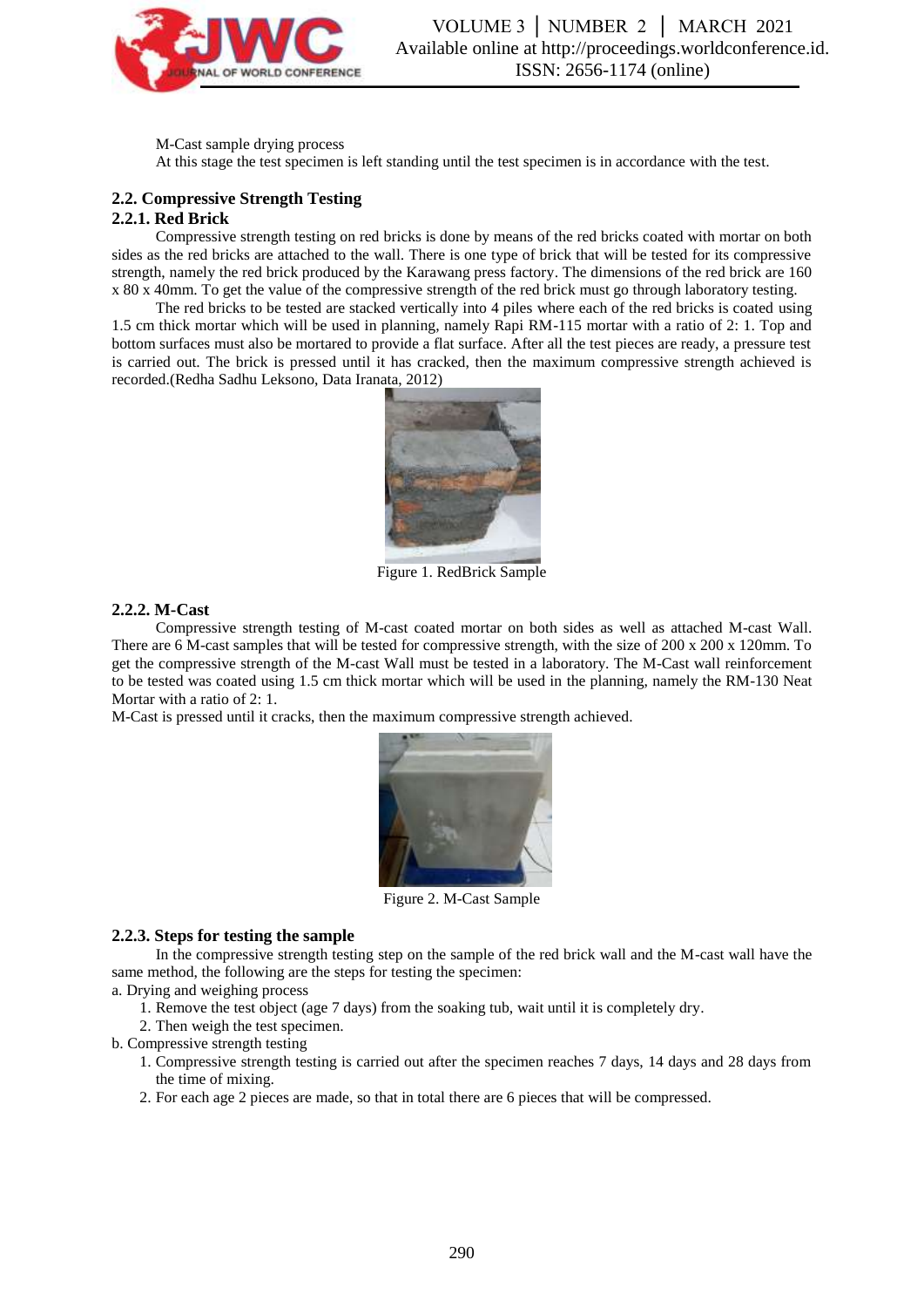





Figure 3. Compressive Strength Testing

## **2.3. Measurement of Work Productivity**

During the work, the amount of achievement must be recorded so that it can be compared with the initial plan as an effort to evaluate the amount of productivity that has been achieved. Monitoring (monitoring) means conducting observations and testing at each particular interval to check performance and unexpected side effects.

In general, productivity can be interpreted as a comparison between output and input. Productivity is expressed by Formulas.

Productivity  $=\frac{Output}{Input}$ 

Red Brick Sample

As for the measurement of worker productivity, what is used is:

Worker Productivity (m<sup>2</sup>/hour)  $\frac{Hasil Kerja(m^2)}{Jam/Durasi kerja}$ 

# **2.4. Calculation of M-Cast and Red Brick Wall Costs**

The calculation of the cost of a project is also a determining factor in the smooth running of a project, where if the calculation of costs in a project has been prepared carefully, the project will go according to plan, because all work depends on the costs that have been determined in one project. In calculating the cost of the case study in this study, the authors divide into 3 basic parts in the construction of this project, where the 3 parts included in the calculation of costs become one of the supporting factors in the smooth running of this project, the 3 fundamental parts of this project are the costs on material usage, costs on labor usage, and equipment costs where the author uses the reference /  $12m^2$  for each variable

# **3. Result and Discussion**

## **3.1. Result**

- 1. The compressive strength test results obtained from the test samples that have been made have the same strength increase in each age, but M-Cast has twice the strength compared to red brick.
- 2. The comparison result of the installation of M-cast walls and red brick is that the installation of M-Cast walls is much faster with red brick walls.
- 3. The result of the comparison of the total cost of work based on this research is that the cost of red brick wall work is cheaper than M-Cast wall work, while the labor wage for M-Cast wall work is cheaper than red brick wall work because of the shorter work time fast.

## **3.2. Discussion**

- a. For construction service providers (planners and executors), wall works on large projects such as high-rise buildings should use M-Cast walls because they are faster in carrying out the work so that they can reduce costs outside of implementation (staff salaries, rented beds, rented warehouses, rent. tools, workers' salaries), especially with a lighter weight so that if it is used in high rise building construction, a more economical building structure can be obtained.
- b. choose the wall material according to your needs. If you need fast work and high productivity without paying too much attention to the cost of wall work, you can use M-Cast material because its productivity is the fastest compared to others. If you need materials with lower costs for business reasons or private homes, it is advisable to use conventional brick materials.
- c. Construction service companies (contractors) can provide training on work methods and knowledge of materials to their workers, because mpanel wall works are still rarely used compared to red bricks and require special skills in the implementation of their work.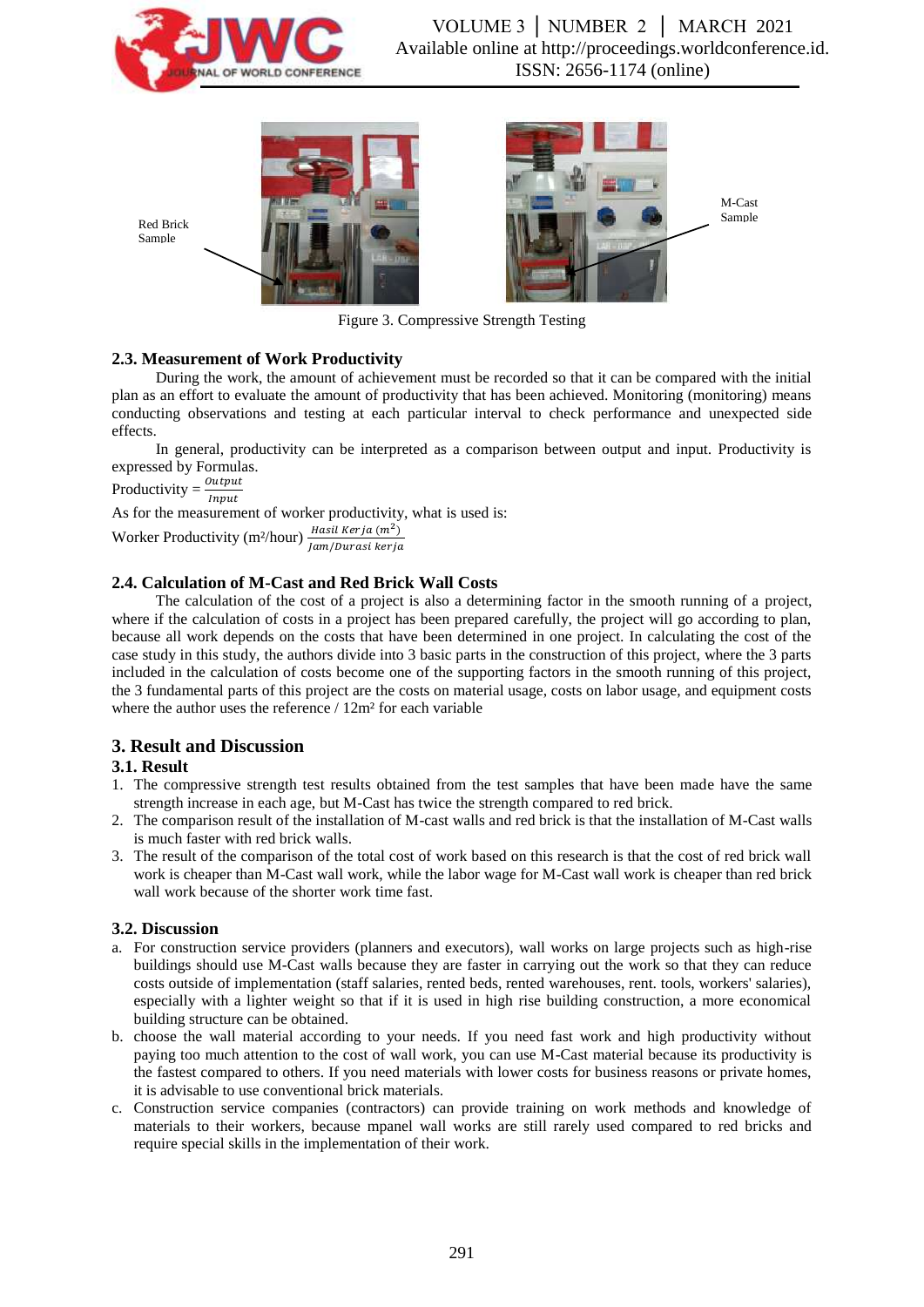

## **3.3. Compresive Strenght**

Table 1. Mortar Compressive Test Results

| <b>LABORATORY DUSASPUN</b><br>Kp. Kedep, Dr. Tixjung Udik.<br>On Patri, BOODE, Pk 8672308 |                                                                           |                          |                    |                      |                               |              |              | <b>DUSASPUN</b><br><b>Sutting the Quality</b> |           |  |  |
|-------------------------------------------------------------------------------------------|---------------------------------------------------------------------------|--------------------------|--------------------|----------------------|-------------------------------|--------------|--------------|-----------------------------------------------|-----------|--|--|
|                                                                                           |                                                                           |                          |                    |                      | TRIAL DESIGN DRY MIX MATERIAL |              |              |                                               |           |  |  |
|                                                                                           | <b>Project: Sample</b><br>Characteristic:-<br>Sample: Bata Merah & M-Cast |                          |                    |                      |                               |              |              |                                               |           |  |  |
|                                                                                           | No Application For                                                        | Trade Mark & Type        | Date of<br>Casting | Jenis Sample         | <b>Umur Sample</b><br>(Days)  | Date of Test | Load<br>(kN) | Compr.Strength<br>(kg/cm2)                    | Review    |  |  |
|                                                                                           |                                                                           | Bata Merah Press 20x20cm | 15-Mei-201         | Sample 1             |                               | 22-Mei-20    | 176.7        | 45.05                                         | OK.       |  |  |
|                                                                                           |                                                                           |                          |                    |                      | 14                            | 29-Mei-20    | 184.45       | 47.02                                         | OК        |  |  |
|                                                                                           | Shootcrete                                                                |                          |                    |                      | 28                            | 12-Jun-20    | 229.5        | 58.50                                         | OK.       |  |  |
|                                                                                           |                                                                           |                          |                    | Sample 2<br>14<br>28 |                               | 22-Mei-20    | 162.7        | 41.48                                         | ОК        |  |  |
|                                                                                           |                                                                           |                          |                    |                      |                               | 79-Mei-201   | 173.36       | 44.19                                         | OK.       |  |  |
|                                                                                           |                                                                           |                          |                    |                      |                               | 12-Jun-20    | 211.54       | 53.92                                         | OK        |  |  |
|                                                                                           |                                                                           |                          |                    |                      |                               | 22-Mei-20    | 381.53       | 97.26                                         | OK        |  |  |
|                                                                                           |                                                                           |                          |                    | Sample 1             | 14                            | 29-Mei-20    | 476.13       | 121.37                                        | OE        |  |  |
| 2                                                                                         | Shootcrete                                                                | M-cast 200x200x120mm     | 15-Mei-20          |                      | 28                            | 12-Jun-20    | 498.9        | 127.18                                        | OK        |  |  |
|                                                                                           |                                                                           |                          |                    | Sample 2             |                               | 22-Mai-20    | 146.96       | 88.70                                         | OK        |  |  |
|                                                                                           |                                                                           |                          |                    |                      | 14                            | 29-Mei-20    | 433.98       | 110.50                                        | OK        |  |  |
|                                                                                           |                                                                           |                          |                    |                      | 28                            | 12-Jun-20    | 463.61       | 118.00                                        | <b>OK</b> |  |  |





The compressive strength test results obtained from the sample trials that have been made are divided into 3 sample age periods, namely 7 days, 14 days and 28 days, and after comparing the compressive strength test results of red brick and M-Cast both experience an increase in strength. In each age, however, seen from the strength results, M-Cast walls are stronger when compared to red bricks which can be seen from the final results of the compressive strength test at the age of 28 days where the red brick only has a strength of 53.92 - 58.50 Kg / cm<sup>2</sup> while M-Cast has a strength of 118.06 - 127.18 kg / cm<sup>2</sup>

#### **3.4. Time**

Table 2. Result of Red Brick Installation Using Daily Record Sheet Method

|                |                       |        |      |             | Waktu Pasang | Produktivitas |                       |                   |                |                  |        |
|----------------|-----------------------|--------|------|-------------|--------------|---------------|-----------------------|-------------------|----------------|------------------|--------|
| No             | Dimensi Dinding (m)   |        |      | Mulai       | Selesai      |               |                       | Tenaga Kerja (OH) |                |                  |        |
|                | Panjang               | Tinggi | Luas | Jam : Menit | Jam : Menit  | Jam           | (m <sup>2</sup> /jam) | Pekerja           | Tukang<br>Batu | Kepala<br>Tukang | Mandor |
|                | PEMASANGAN BATA MERAH |        |      |             |              |               |                       |                   |                |                  |        |
|                |                       | 4      | 12   | 8.00        | 12.00        | 4.00          |                       | 2.6               | 0.8            | 0.08             | 0.12   |
| $\mathbf{2}$   | 3                     | 4      | 12   | 13.00       | 17.00        | 4.00          |                       | 2.6               | 0.8            | 0.08             | 0.12   |
|                | <b>PLESTER</b>        |        |      |             |              |               |                       |                   |                |                  |        |
|                |                       |        | 12   | 8.00        | 12.00        | 4.00          |                       | 26                | $\sim$         | 0.08             | 0.12   |
| $\overline{2}$ |                       |        | 12   | 13.00       | 17.00        | 4.00          |                       | 2.6               | g.             | 0.08             | 0.12   |
|                | <b>FINISHING</b>      |        |      |             |              |               |                       |                   |                |                  |        |
|                | 4.                    |        | 12   | 8.00        | 12.00        | 4.00          |                       | 2.6               |                | 0.08             | 0.12   |
| $\tilde{c}$    |                       |        | 12   | 13.00       | 17.00        | 4.00          |                       | 26                | ۰              | 0.08             | 0.12   |

?efer to SNI 6897-2008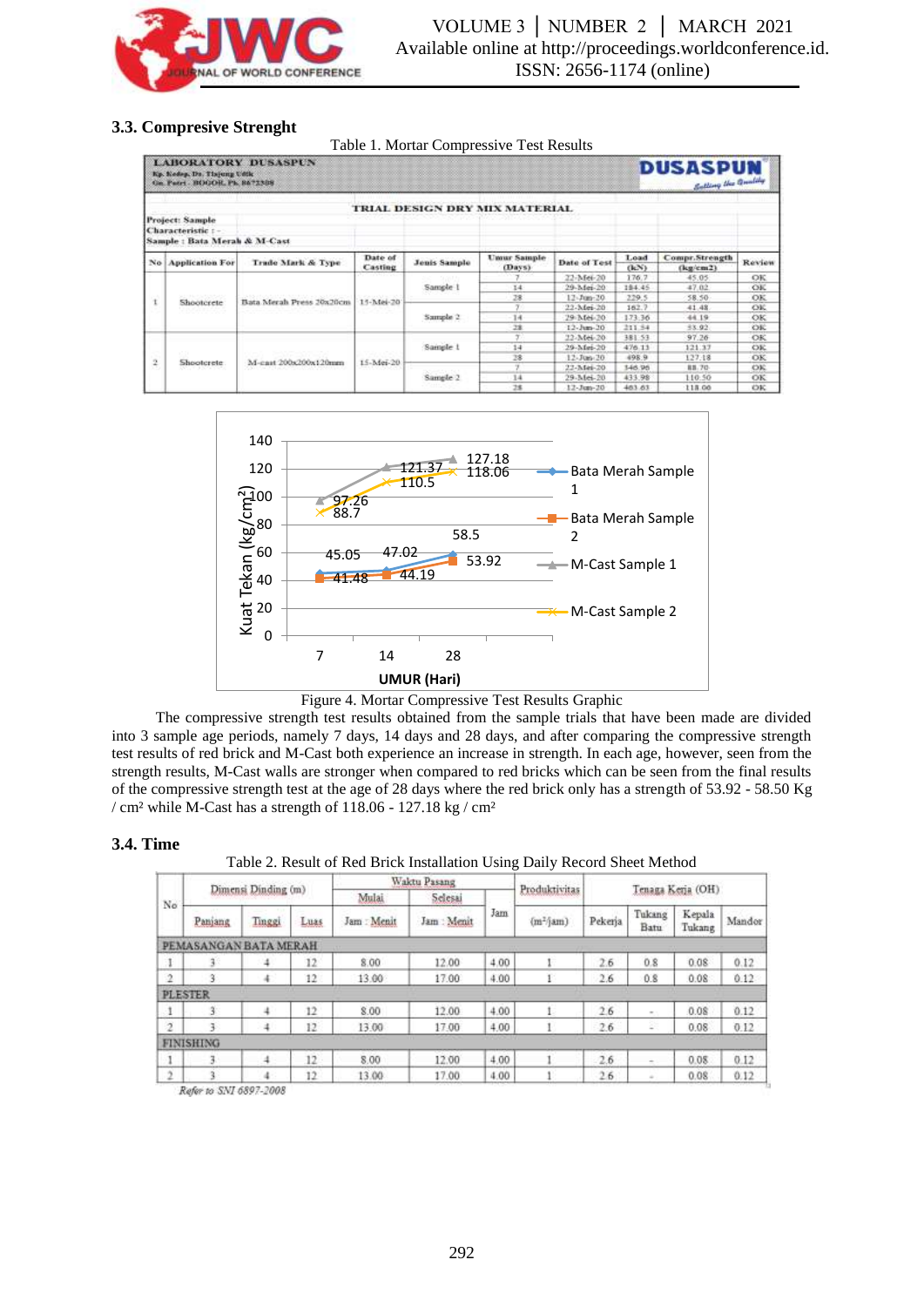

| Table 3. Observation Results of M-Cast Installation Using the Daily Record Sheet Method |  |
|-----------------------------------------------------------------------------------------|--|
|-----------------------------------------------------------------------------------------|--|

|                  | Dimensi Dinding (m) |                |      | Waktu Pasang |         |      | Produktivitas | Tenaga Kerja |        |  |  |
|------------------|---------------------|----------------|------|--------------|---------|------|---------------|--------------|--------|--|--|
| No               |                     |                |      | Mulai        | Selesai |      |               | (OH)         |        |  |  |
|                  |                     | <u> Linggi</u> | Luas | Jam :        | Jam :   | Jam  | $(m^2/jam)$   | Mandor       | Tukang |  |  |
|                  | Panjang             |                |      | Menit        | Menit   |      |               |              |        |  |  |
|                  | PEMASANGAN          |                |      |              |         |      |               |              |        |  |  |
|                  | <b>PANEL</b>        |                |      |              |         |      |               |              |        |  |  |
|                  |                     |                | 12   | 8.00         | 9.00    | 1.00 | 12            |              |        |  |  |
| <b>FINISHING</b> |                     |                |      |              |         |      |               |              |        |  |  |
|                  |                     |                | 12   | 8.00         | 10.00   | 2.00 |               |              |        |  |  |

for a comparison of the installation times of red brick and M-Cast that have been carried out in the field, it can be concluded that the installation of M-Cast walls is much faster with red brick walls, when viewed from the installation time of red bricks which refers to SNI 6897-2008 on the installation of red bricks with an area of 12m² from the installation stage, plastering to finishing requires 36 hours of work while for the installation of an M-Cast wall with an area of 12m² it only takes 3 hours of work from installation to finishing.

### **3.5. Cost**

#### **3.5.1. Calculation of M-Cast Wall Costs**

Table 4. Calculation of M-Cast Wall Costs

| <b>Bahan Perbadingan</b> | <b>Variable</b> | <b>Estimasi Biava</b>                                         |  |  |  |
|--------------------------|-----------------|---------------------------------------------------------------|--|--|--|
|                          |                 | M-cast uk. 1m x $(3,5cm + 5cm + 3,5cm)x1m = Rp. 580.000,-/m2$ |  |  |  |
|                          | Matrial         | RM-130 Kamprot RAPI                                           |  |  |  |
| Biava                    |                 | RM-160 Acian Premium                                          |  |  |  |
|                          |                 | $Mandor = Rp. 200.000, -hair$                                 |  |  |  |
|                          | Tenaga Kerja    | Tukang = $Rp. 150.000,-/hari$                                 |  |  |  |
|                          | Peralatan       | Penyewaan Crane = $Rp.350.000/jam$                            |  |  |  |

a. Calculation of fees for matrial usage

The installation of M-Cast walls with an area of 12m² requires the following costs:

Price of M-cast size  $1m \times (3,5cm + 5cm + 3,5cm) \times 1m$  Rp.580,000, - / m<sup>2</sup> which includes matrial costs for mortar raw materials.

Total cost of Matrial = M-cast size  $1m \times (3,5cm + 5cm + 3,5cm) \times 1m \times 12$ 

 $=$  Rp.580,000 x 12

 $=$  Rp.6,960,000

Thus it can be concluded that in the installation of M-Cast walls with an area of 12m² a matrial cost of Rp. 6,960,000.

b. Calculation of costs on labor usage

The installation of the M-Cast wall with an area of 12m² takes 1 day to install with a workforce of 4 people consisting of 1 foreman and 3 craftsmen, the details of which are as follows:

1 Foreman / day = Rp. 200,000

1 worker / day = Rp.  $150,000$ 

The total cost of using labor  $= 1$  foreman + 3 workers

 $=$  Rp.200,000 + 3 (Rp. 150,000)

 $=$  Rp.650,000

The total cost required in the use of labor is Rp. 650,000

c. Equipment cost calculation

M-cast installation requires Over Head Crane equipment with a capacity of 50 tons, where the cost of renting the crane is Rp.350,000 / hour and the installation time required is 1 hour / pcs.

After calculating all the variables to get the total cost, the following formula is obtained:

Total Total M-cast Wall Cost = Matrial Cost + Labor Costs + Equipment Costs

 $= 6,960,000 + 650,000 + 350,000$ 

 $=$  Rp. 7.690,000.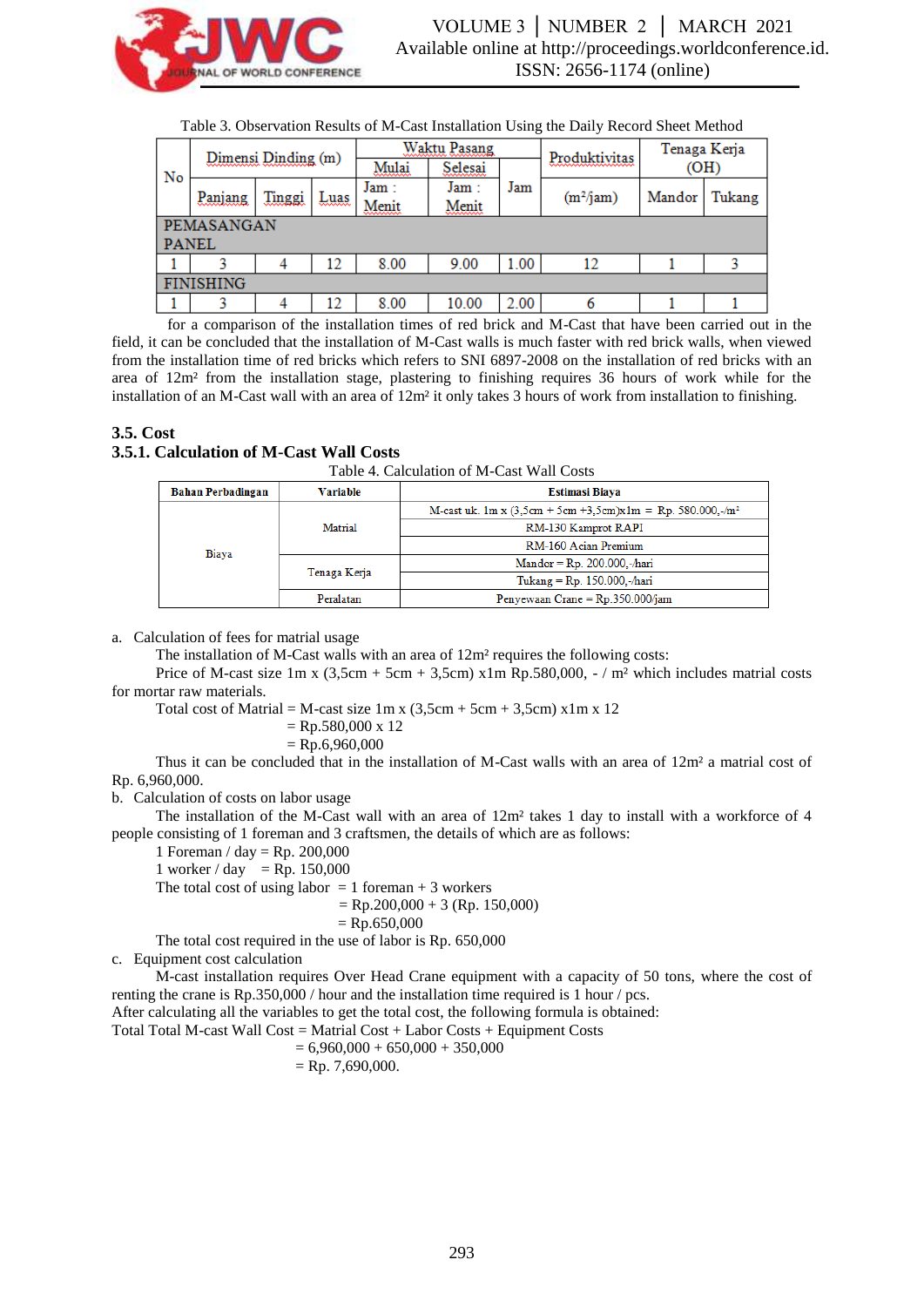

## **3.5.2 Calculation of the Cost of a Red Brick Wall**

Table 5. Calculation of the Cost of a Red Brick Wall

| <b>Bahan Perbadingan</b> | <b>Variable</b> | <b>Estimasi Biava</b>                                        |  |  |  |
|--------------------------|-----------------|--------------------------------------------------------------|--|--|--|
|                          |                 | Bata Merah Uk.160 x 80 x 4 cm dengan harga $=$<br>Rp.450/pcs |  |  |  |
|                          | Matrial         | RM-115 Pasangan Bata + Plester $@40kg = Rp$ .<br>65.000/sak  |  |  |  |
|                          |                 | RM-160 Acian Premium $@40kg = Rp. 120.000/sak$               |  |  |  |
| Biaya                    |                 | Pekerja = $Rp. 100.000,-/hari$                               |  |  |  |
|                          | Tenaga Kerja    | Tukang Batu = $Rp. 100.000$ ,-/hari                          |  |  |  |
|                          |                 | $Mandor = Rp. 200.000,-/hari$                                |  |  |  |
|                          |                 | Kepala Tukang = $Rp. 175.000,-/hari$                         |  |  |  |
|                          | Peralatan       |                                                              |  |  |  |

a. Calculation of fees for matrial usage

In the installation of red brick walls with an area of  $12m<sup>2</sup>$  requires a mixture of the following composition:

RM 115 pairs of bricks + plaster as much as 800 kg or the equivalent of 20 bags

MYR 160 premium premium as much as 80 kg or equivalent to 2 bags

The total cost of Matrial  $=$  the price of 840 pcs of red brick  $+$  the price of the mix  $+$  the price of acian

 $=$  Rp. 378,000 + Rp. 1,300,000 + Rp. 240,000

 $=$  Rp. 1,918,000

Thus it can be concluded that in the installation of a red brick wall with an area of 12m², a matrial cost of Rp. 1,918,000.

b. Calculation of costs on labor usage

Installation of red brick walls with an area of 12m² takes 3 days to install with a workforce of 4 people consisting of 1 foreman, 1 mason, 1 foreman and 1 head mason, where the details are as follows:

1 Worker / day  $=$  Rp. 100,000  $1$  Mason / day  $=$  Rp. 100,000 1 Foreman / day  $=$  Rp. 200,000 1 Head of Artisan / day  $=$  Rp. 175,000

Total labor cost =  $(5.2 \text{ OH}$  workers x 3 days) +  $(1.6 \text{ OH}$  masons x 1 day) + 0.96 foreman + 0.48 head masons

 $=$  Rp.2,080,000 + Rp.160,000 + Rp. 192,000 + Rp. 84,000

 $=$  Rp.2,516,000

The total cost required in the use of labor is Rp. 2,516,000

After calculating all the variables to get the total cost, the following formula is obtained:

Total Total Red Brick Wall Costs = Matrial Costs + Labor Costs + Equipment Costs

 $= 1,918,000 + 2,516,000 + 0$ 

 $=$  Rp. 4.434,000.

After seeing the results of the calculation of all costs required on the red brick wall and M-cast it can be concluded that the use of red brick walls is much cheaper than the use of M-cast walls.

## **4. Conclussion**

From the results of research and testing obtained the following results:

- a. The compressive strength test results obtained from the sample trials that have been made are divided into 3 sample age periods, namely 7 days, 14 days and 28 days, and after comparing the compressive strength test results of red brick and M-Cast both experience an increase in strength. In each age, however, seen from the strength results, M-Cast walls are stronger when compared to red bricks which can be seen from the final results of the compressive strength test at the age of 28 days where the red brick only has a strength of 53.92 - 58.50 Kg / cm² while M-Cast has a strength of 118.06 - 127.18 kg / cm². So it can be concluded that M-Cast has twice the strength compared to red bricks.
- b. And for a comparison of the installation times of red brick and M-Cast that have been carried out in the field, it can be concluded that the installation of M-Cast walls is much faster with red brick walls, when viewed from the installation time of red bricks which refers to SNI 6897-2008 on the installation of red bricks with an area of 12m² from the installation stage, plastering to finishing requires 36 hours of work while for the installation of an M-Cast wall with an area of  $12m^2$  it only takes 3 hours of work from installation to finishing.
- c. The total cost of red brick wall works is Rp. 4,434,000,  $-/12m^2$  and a M-Cast wall of Rp. 7,690,000,  $-/$ 12m². The difference between wall work and M-Cast is Rp. 3,256,000, -. This is due to the high cost of